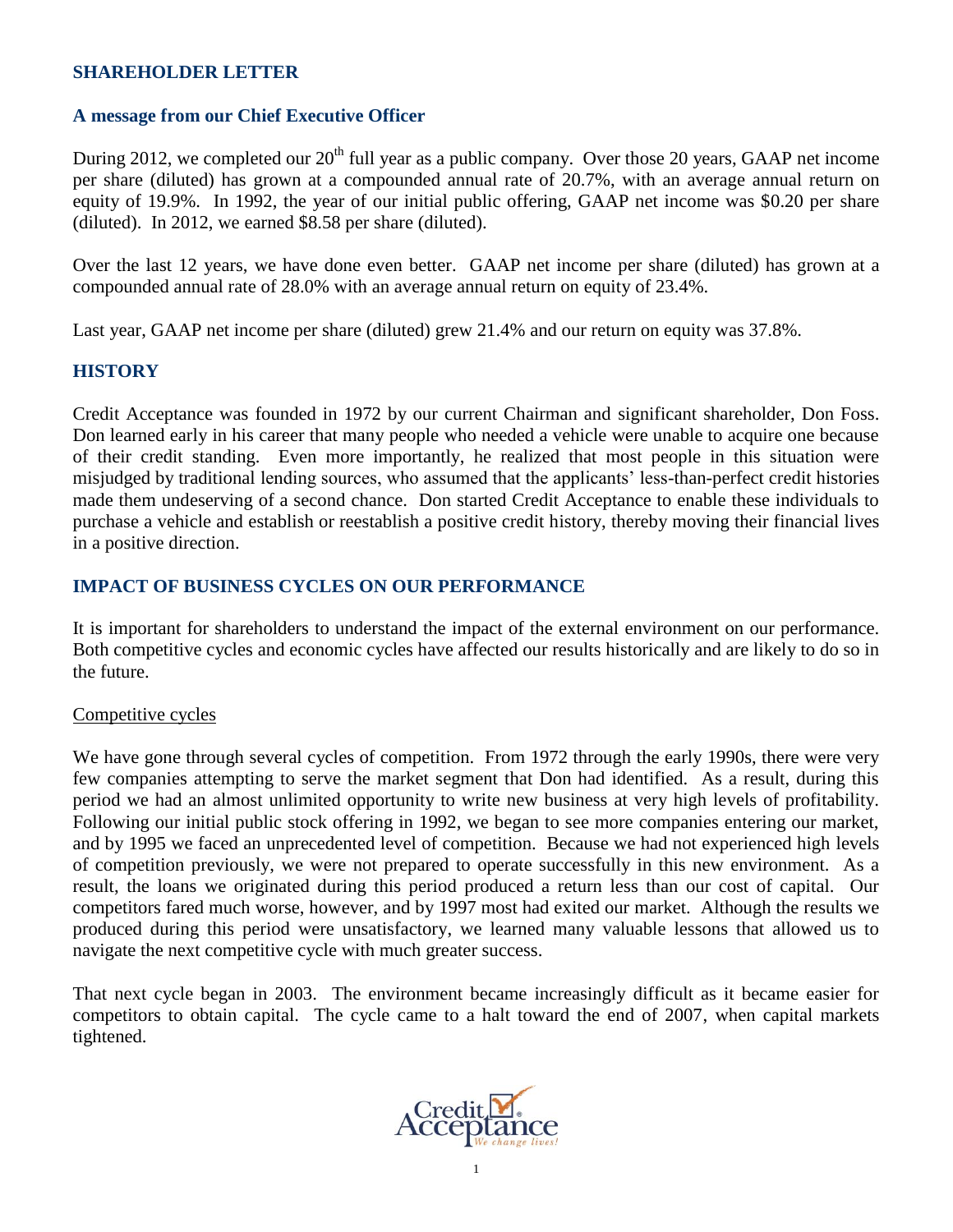In contrast to the unsatisfactory results we delivered during the first cycle, we produced very good ones during the 2003–2007 cycle. We had improved many important aspects of our business between the first and second cycles, including our ability to predict loan performance, deploy risk-adjusted pricing, monitor loan performance and execute key functions consistently. In addition, we gave a high priority to ensuring that we originated new loans with a large margin of safety, so that even if the loans did not perform as expected, they would still very likely produce acceptable financial results. We grew our loan volumes throughout the 2003–2007 period, but always balanced our desire to grow with an insistence on acceptable per loan profitability. This combination of growth and meaningful improvements in per loan profitability allowed us to grow our GAAP net income per share (diluted) to \$1.76 in 2007 from \$0.69 in 2002 in spite of the increasingly competitive environment.

When the cycle ended in late 2007, we were able to modify our pricing and write a significant volume of new loans at very high levels of per unit profitability. Although capital constraints did not allow us to write as much business in 2008–2009 as we would have liked, the improvements in per unit profitability allowed us to significantly improve our financial results in both of those years.

Starting in late 2009, we were able to complete a number of financing transactions that put us in position to increase unit volumes by 23.2% in 2010 and 30.2% in 2011, with per unit profitability near the high end of the historical range. This period of limited competition allowed us to produce very strong financial results—GAAP net income per share (diluted) grew to \$7.07 in 2011 from \$1.76 in 2007.

With interest rates low and capital widely available, we began to see competition return to the market throughout 2011 and 2012. While loan growth remained strong in 2011, we were required to make several pricing changes which reduced per unit profitability during the year. We continued to make pricing changes in 2012, but the period of strong growth ended with unit volumes growing only 6.7%. Given the history of our market, we did not expect favorable conditions to continue forever. While we can't predict the duration of this next cycle, we believe our experience in prior cycles will help us to navigate it successfully.

# Economic cycles

Economic cycles affect our business as well. Increases in the unemployment rate put downward pressure on loan performance, and conditions in the capital markets make it more difficult to access the capital we need to fund our business.

From 1972 through 1991, the Company experienced two significant increases in the unemployment rate. The first occurred in 1974–1975 and the second in 1980–1982. However, the information we accumulated during these periods was largely anecdotal, as we did not capture loan performance data during this early stage of the Company's development.

We began to capture loan performance data in 1991 (although we did not have the tools to adequately assess this data until 1997). The period from 1991 through April of 2008 was a time of relatively stable unemployment levels. The only significant increase in unemployment rates occurred in 2001. But that was a year in which we made major changes to our origination systems and loan programs that made it harder for us to draw clear conclusions from what we observed. As a result, prior to the most recent economic downturn, we had only a limited ability to predict the impact of sharply rising unemployment rates on our loan portfolio.

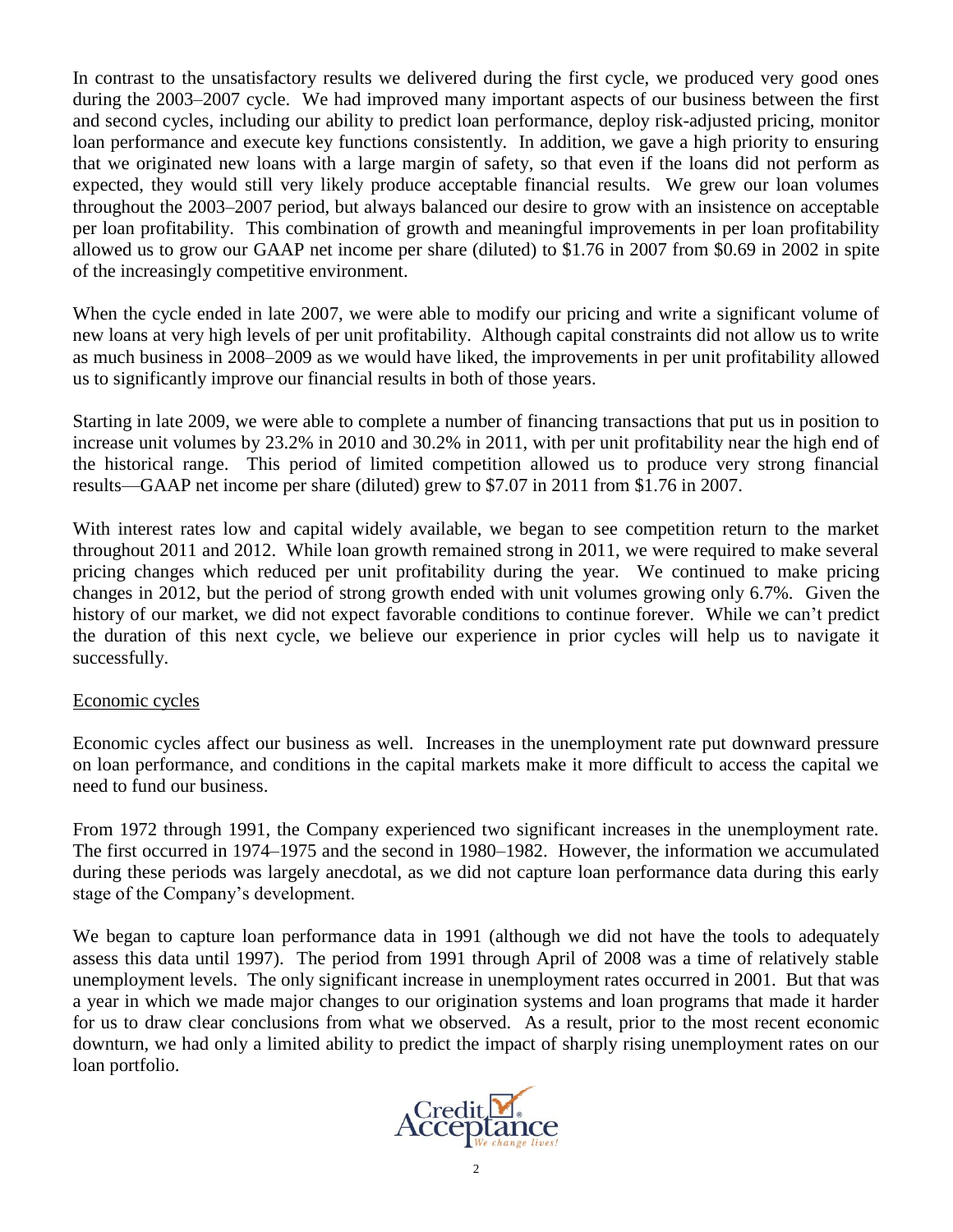One conclusion we did draw (from the limited information we had accumulated for the period 1972 through April 2008) was that our loans would likely perform better than many outside observers would expect. However, that conclusion was far from certain. The uncertainty about our loan performance during a period of rapidly rising unemployment was a primary reason that we had decided to price new loans with a large margin of safety and to maintain conservative levels of debt.

The most recent financial crisis began to unfold in late 2007. Adding to the challenge was the fact that 2007 was also a period of intense competition within our industry. During 2007, we had to compete for new loan originations with an increasing number of companies that were willing to accept low returns and operate with lenient underwriting standards. Then the economic downturn worsened. From April 2008 through October 2009, the national unemployment rate increased from 4.9% to 10.1%. This combination of events—intense competition, followed by severe economic deterioration—provided a perfect test of our business model, one that would confirm either our views or the views of skeptics. We believe that our financial results for the last five years demonstrate that we passed the test with flying colors. Our loan performance surpassed even our most optimistic expectations, and we reported record levels of profitability in 2008, 2009, 2010, 2011 and 2012.

We did experience deterioration in our loan performance, but it was modest. In contrast, many of our competitors experienced a much greater fall-off in their loan performance and reported poor financial results. While we do not have as much insight into their experience as we do into our own, we believe that a significant share of the deterioration they recorded was due to poor underwriting rather than the impact of the economic downturn. Because our competitors generally target low levels of per loan profitability and use debt extensively, any adverse change in loan performance should have a much more damaging impact on their results than on ours.

# Access to capital

Besides impacting loan performance, the financial crisis made it more difficult to access capital. The tightening of the capital markets began in mid-2007 and continued throughout 2008 and much of 2009. During 2008, we had enough success obtaining capital to be able to originate \$786.4 million in new loans, an increase of 14.1% from 2007.

The capital markets became less accessible as 2008 progressed, however. As a result, we began to slow originations growth through pricing changes which began in March and continued throughout the remainder of 2008. During 2009, we continued to slow originations based on the capital we had available. We originated \$619.4 million of new loans, 21.2% less than in 2008. While we would have preferred a higher level of originations, we did not have access to the new capital we would have required on terms that we found acceptable.

Our access to capital improved at the end of 2009, and since that time capital has been readily available at increasingly favorable rates. While easy access to capital will not last forever, we are hopeful that our strong results during the financial crisis along with the favorable reputation we have built with capital providers will prove to be important assets when difficult capital markets return.

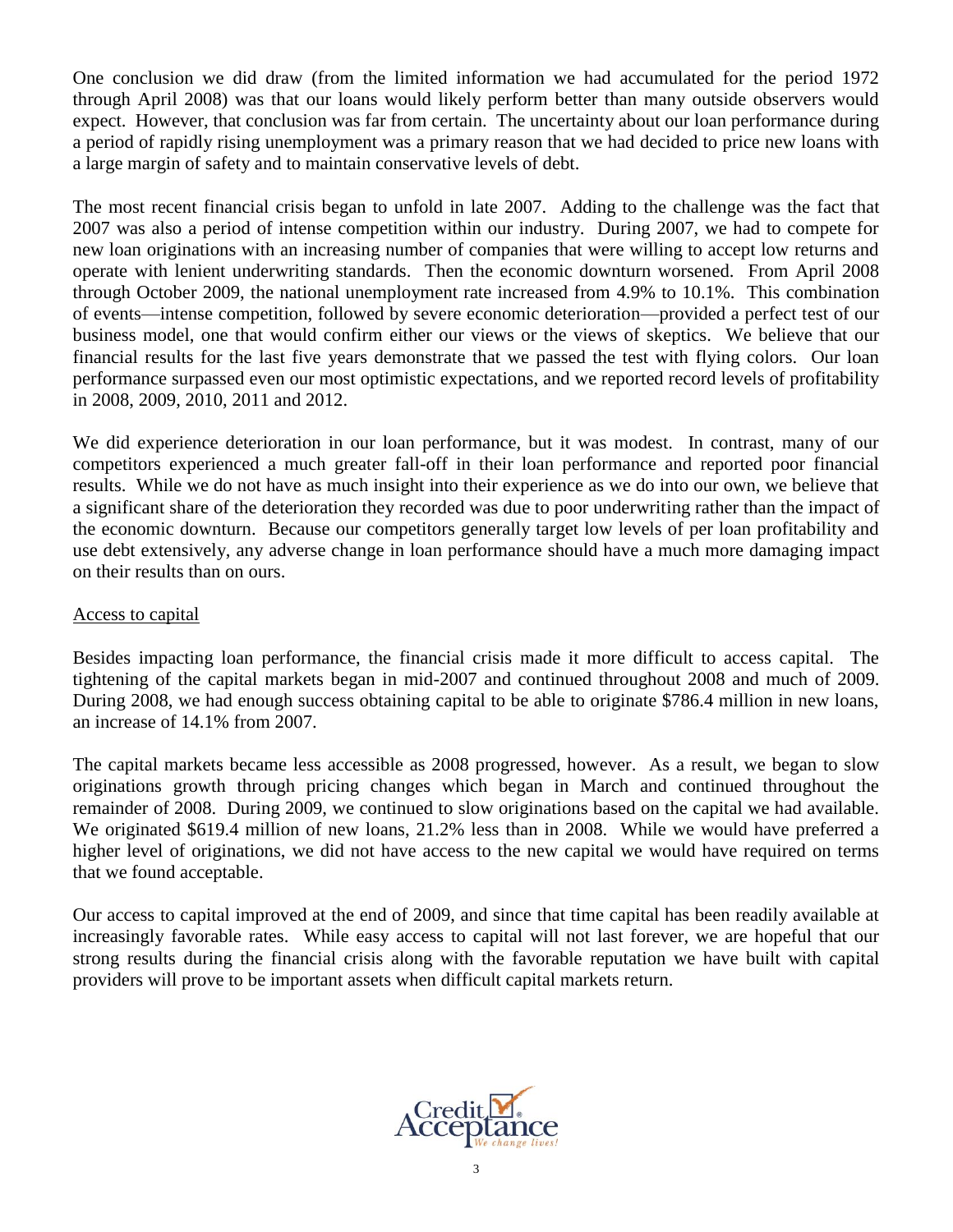# **GAAP RESULTS**

| The table below summarizes our GAAP results for 1992–2012: |  |  |  |
|------------------------------------------------------------|--|--|--|
|------------------------------------------------------------|--|--|--|

|                                           | <b>GAAP</b> net income per share (diluted) | Year-to-year change |
|-------------------------------------------|--------------------------------------------|---------------------|
| 1992                                      | \$<br>0.20                                 |                     |
| 1993                                      | \$<br>0.29                                 | 45.0%               |
| 1994                                      | \$<br>0.49                                 | 69.0%               |
| 1995                                      | \$<br>0.68                                 | 38.8%               |
| 1996                                      | \$<br>0.89                                 | 30.9%               |
| 1997                                      | \$<br>0.03                                 | $-96.6\%$           |
| 1998                                      | \$<br>0.53                                 | 1666.7%             |
| 1999                                      | \$<br>(0.27)                               | $-150.9\%$          |
| 2000                                      | \$<br>0.51                                 | $-288.9\%$          |
| 2001                                      | \$<br>0.57                                 | 11.8%               |
| 2002                                      | \$<br>0.69                                 | 21.1%               |
| 2003                                      | \$<br>0.57                                 | $-17.4%$            |
| 2004                                      | \$<br>1.40                                 | 145.6%              |
| 2005                                      | \$<br>1.85                                 | 32.1%               |
| 2006                                      | \$<br>1.66                                 | $-10.3\%$           |
| 2007                                      | \$<br>1.76                                 | 6.0%                |
| 2008                                      | \$<br>2.16                                 | 22.7%               |
| 2009                                      | \$<br>4.62                                 | 113.9%              |
| 2010                                      | \$<br>5.67                                 | 22.7%               |
| 2011                                      | \$<br>7.07                                 | 24.7%               |
| 2012                                      | \$<br>8.58                                 | 21.4%               |
| Compound annual growth rate $1992 - 2012$ |                                            | 20.7%               |

GAAP net income per share (diluted) increased 21.4% in 2012. Since 1992, GAAP net income per share (diluted) has grown at an annual compounded rate of 20.7%.

Moreover, the rate of growth has accelerated over time. GAAP net income per share (diluted) has grown at a compounded rate of 28.0% over the last 12 years, and a rate of 41.2% over the last five years.

#### **ADJUSTED RESULTS**

Our reported financial results include both GAAP and adjusted numbers. Historically, to arrive at the latter, we have adjusted the GAAP results to normalize tax rates, eliminate non-recurring expenses and eliminate discontinued operations. (For simplicity, I have excluded these adjustments from prior-year letters.) In addition, we have made two other adjustments, and these I have explained in prior-year letters: (1) a floating yield adjustment, and (2) a program fee yield adjustment. Neither of these two adjustments had a material effect in 2012, but because they were significant in certain prior periods, I will briefly explain each one.

#### Floating yield adjustment

The purpose of this adjustment is to modify the calculation of our GAAP-based finance charge revenue so that both favorable and unfavorable changes in expected cash flows from loans receivable are treated consistently. To make the adjustment understandable, we must first explain how GAAP requires us to account for finance charge revenue, which is our primary revenue source.

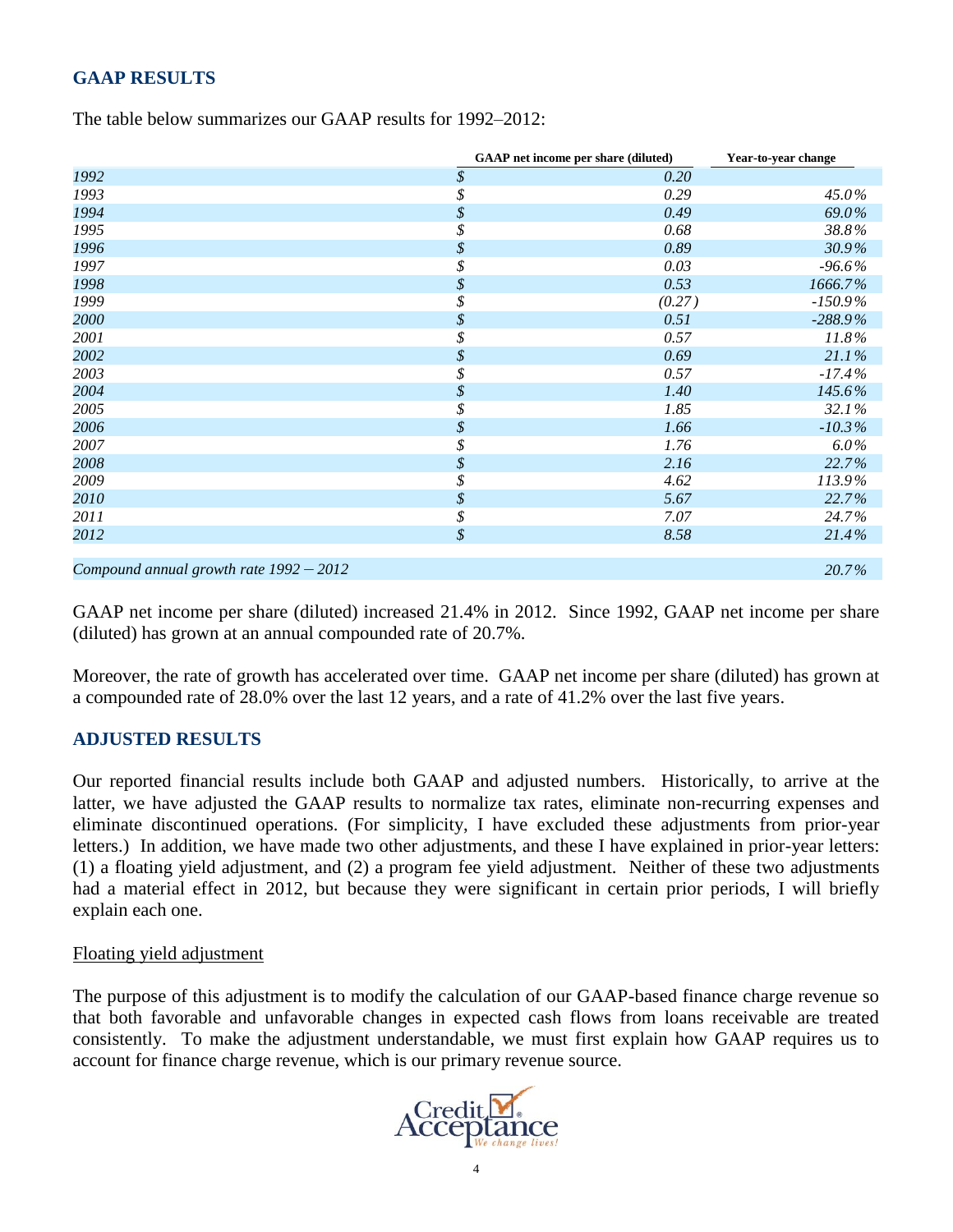Credit Acceptance is an indirect lender, which means that the loans are originated by an automobile dealer and immediately assigned to us. We compensate the automobile dealer for the loan through two types of payments. The first payment is made at the time of origination. The remaining compensation is paid over time based on the performance of the loan. The amount we pay at the time of origination is called an advance; the portion paid over time is called dealer holdback.

The finance charge revenue we will recognize over the life of the loan equals the cash we collect from the loan (i.e., repayments by the consumer), less the amounts we pay to the dealer (advance + dealer holdback). In other words, the finance charge revenue we will recognize over the life of the loan equals the cash inflows from the loan less the cash outflows to acquire the loan. This amount, plus a modest amount of revenue from other sources, less our operating expenses, interest and taxes, is the sum that will ultimately be paid to shareholders or reinvested in new assets.

Under our current GAAP accounting methodology, finance charge revenue is recognized on a level-yield basis. That is, the amount of loan revenue recognized in a given period, divided by the loan asset, is a constant percentage. Recognizing loan revenue on a level-yield basis is reasonable, conforms to industry practice, and matches the economics of the business.

Where GAAP diverges from economic reality is in the way it deals with changes in expected cash flows. The expected cash flows from a loan portfolio are not known with certainty. Instead, they are estimated. From an economic standpoint, if forecasted cash flows from one loan pool increase by \$1,000 and forecasted cash flows from another loan pool decrease by \$1,000, no change in our shareholders' economic position has occurred. GAAP, however, requires the Company to record the \$1,000 decrease as an expense in the current period, and to record the \$1,000 favorable change as income over the remaining life of the loan pool.

Shareholders relying on our GAAP financial statements would therefore see net income which understates our economic performance in the current period, and net income which overstate our economic performance in future periods.

The floating yield adjustment reverses the GAAP-caused distortion by treating both favorable and unfavorable changes in expected cash flows consistently. That is, both types of changes are treated as adjustments to our loan yield over time. In addition, the floating yield adjustment has the benefit of simplifying our financial statements by eliminating the provision for credit losses, which is both volatile and not well understood.

# Program fee yield adjustment

The purpose of this adjustment is to make the results for program fee revenue comparable across time periods. In 2001, the Company had begun charging dealers a monthly program fee. In accordance with GAAP, this fee was being recorded as revenue in the month the fee was charged. However, based on feedback from field sales personnel and dealers, the Company concluded that structuring the fee in this way was contributing to increased dealer attrition. To address the problem, the Company changed its method for collecting these fees.

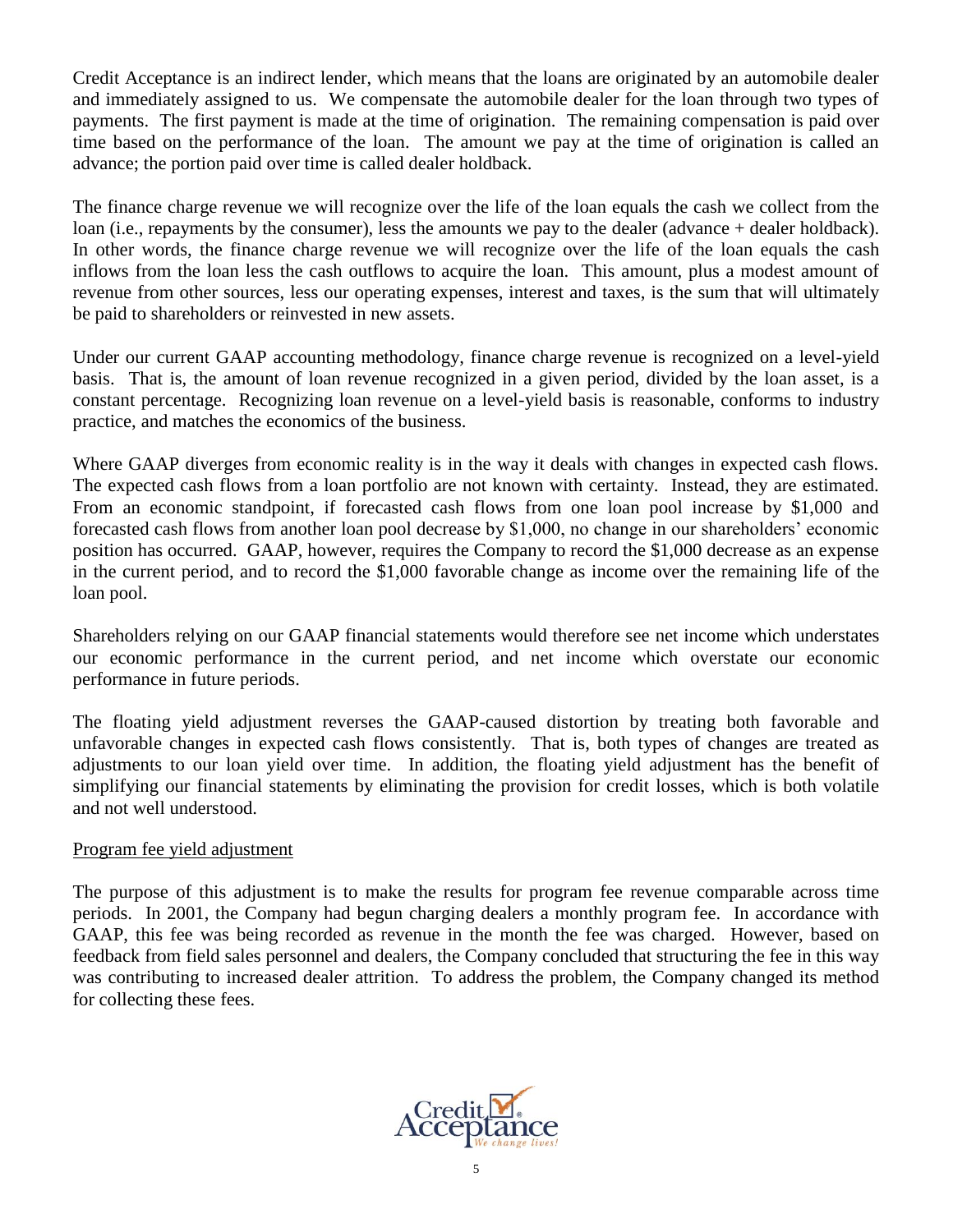As of January 1, 2007, the Company began to take the program fee out of future dealer holdback payments instead of collecting it in the current period. The change reduced per unit profitability, since cash that previously was collected immediately is now collected over time. In addition, the change required us to modify our GAAP accounting method for program fees. Starting January 1, 2007, the Company began to record program fees for GAAP purposes as an adjustment to the loan yield, effectively recognizing the fees over the term of the dealer loan. This revised GAAP treatment is more consistent with the cash economics. To allow for proper comparisons, the program fee adjustment applies the revised GAAP treatment to all pre-2007 periods. (Starting in 2012, this adjustment is no longer required since all pre-2007 program fees have now been fully recognized.)

The following tables show net income and net income per share (diluted) for 2001–2012 after the two adjustments:

**(\$ in millions)**

|      |    | <b>GAAP</b><br>net income |      | <b>Floating yield</b><br>adjustment |     | <b>Program</b> fee<br>adjustment <sup>1</sup> |               | <b>Adjusted</b><br>net income <sup>2</sup> | Year-to-year<br>change |
|------|----|---------------------------|------|-------------------------------------|-----|-----------------------------------------------|---------------|--------------------------------------------|------------------------|
| 2001 | S  | $24.7 \text{ }$ \$        |      | 1.2                                 | S   | (1.1)                                         | S             | 24.8                                       |                        |
| 2002 | \$ | 29.8 $$$                  |      | 2.8                                 | \$  | $(2.2)$ \$                                    |               | 30.4                                       | 22.5%                  |
| 2003 | \$ | 24.7 $\sqrt{s}$           |      | 1.4                                 | \$  | $(2.1)$ \$                                    |               | 24.0                                       | $-21.2\%$              |
| 2004 | \$ | 57.3 \$                   |      | $(0.1)$ \$                          |     | $(1.0)$ \$                                    |               | 56.2                                       | 134.4%                 |
| 2005 | \$ | 72.6 \$                   |      | $(2.2)$ \$                          |     | $(2.1)$ \$                                    |               | 68.3                                       | 21.5%                  |
| 2006 | \$ | 58.6 \$                   |      | 0.4                                 | \$  | $(2.8)$ \$                                    |               | 56.2                                       | $-17.6\%$              |
| 2007 | \$ | 54.9 \$                   |      | 3.6                                 | -\$ | 5.0                                           | - \$          | 63.5                                       | $12.8\%$               |
| 2008 | \$ | 67.2 \$                   |      | 13.1                                | S   | 2.0                                           | S             | 82.3                                       | 29.7%                  |
| 2009 | \$ | $146.3 \text{ }$ \$       |      | $(19.6)$ \$                         |     | 0.8                                           | \$            | 127.5                                      | 54.9%                  |
| 2010 | \$ | 170.1                     | - \$ | 0.5                                 | \$  | 0.3                                           | \$            | 170.9                                      | 34.0%                  |
| 2011 |    | 188.0 \$                  |      | 7.1                                 | \$  | 0.3                                           | $\mathcal{S}$ | 195.4                                      | $14.4\%$               |
| 2012 | \$ | 219.7 \$                  |      | $\overline{\phantom{0}}$            |     | $\overline{\phantom{0}}$                      | \$            | 219.7                                      | 12.4%                  |

 $\mu$  *Compound annual growth rate*  $2001 - 2012$  $21.9\%$ 

|      |                            | <b>GAAP</b> net income<br>per share (diluted) | <b>Floating yield adjustment</b><br>per share (diluted) |      | <b>Program fee adjustment</b><br>per share (diluted) $\frac{1}{2}$ |    | Adjusted net income per<br>share (diluted) $2$ | Year-to-vear<br>change |
|------|----------------------------|-----------------------------------------------|---------------------------------------------------------|------|--------------------------------------------------------------------|----|------------------------------------------------|------------------------|
| 2001 |                            | $0.57 \text{ }$ \$                            | 0.03                                                    | S    | $(0.03)$ \$                                                        |    | 0.57                                           |                        |
| 2002 | S                          | $0.69 \text{ s}$                              | 0.06                                                    | .8   | $(0.05)$ \$                                                        |    | 0.70                                           | 22.8%                  |
| 2003 | \$                         | $0.57 \text{ }$ \$                            | 0.03                                                    | S    | $(0.05)$ \$                                                        |    | 0.55                                           | $-21.4\%$              |
| 2004 |                            | 1.40S                                         | -                                                       |      | $(0.03)$ \$                                                        |    | 1.37                                           | 149.1%                 |
| 2005 | \$                         | $1.85 \text{ }$ \$                            | $(0.06)$ \$                                             |      | $(0.05)$ \$                                                        |    | 1.74                                           | 27.0%                  |
| 2006 | \$                         | $1.66 \text{ }$ \$                            | 0.01                                                    | S    | $(0.08)$ \$                                                        |    | 1.59                                           | $-8.6\%$               |
| 2007 | \$                         | $1.76 \text{ s}$                              | 0.11                                                    | S.   | 0.16                                                               |    | 2.03                                           | $27.7\%$               |
| 2008 |                            | 2.16S                                         | 0.42                                                    | .Я   | 0.07                                                               | S  | 2.65                                           | 30.5%                  |
| 2009 | \$                         | 4.62 $\sqrt{s}$                               | (0.62)                                                  | - \$ | 0.03                                                               | S  | 4.03                                           | 52.1%                  |
| 2010 | \$                         | 5.67 \$                                       | 0.02                                                    | -8   | 0.01                                                               | .S | 5.70                                           | $41.4\%$               |
| 2011 | $\boldsymbol{\mathcal{S}}$ | 7.07 \$                                       | 0.26                                                    | -8   | 0.01                                                               | S  | 7.34                                           | 28.8%                  |
| 2012 | \$                         | 8.58 \$                                       | ۰.                                                      | \$   | ۰.                                                                 |    | 8.58                                           | 16.9%                  |
|      |                            |                                               |                                                         |      |                                                                    |    |                                                |                        |

*Compound annual growth rate 2001* – *2012 28.0%*

<sup>1</sup>The program fee adjustment was concluded in 2011.

 $2$ The adjusted net income and adjusted net income per share (diluted) results and year-to-year changes shown in the tables differ slightly from those published in the Company's year-end earnings releases. That is because the earnings release figures include additional adjustments related to taxes, non-recurring expenses and discontinued operations. Those additional adjustments have been excluded from the tables for simplicity.

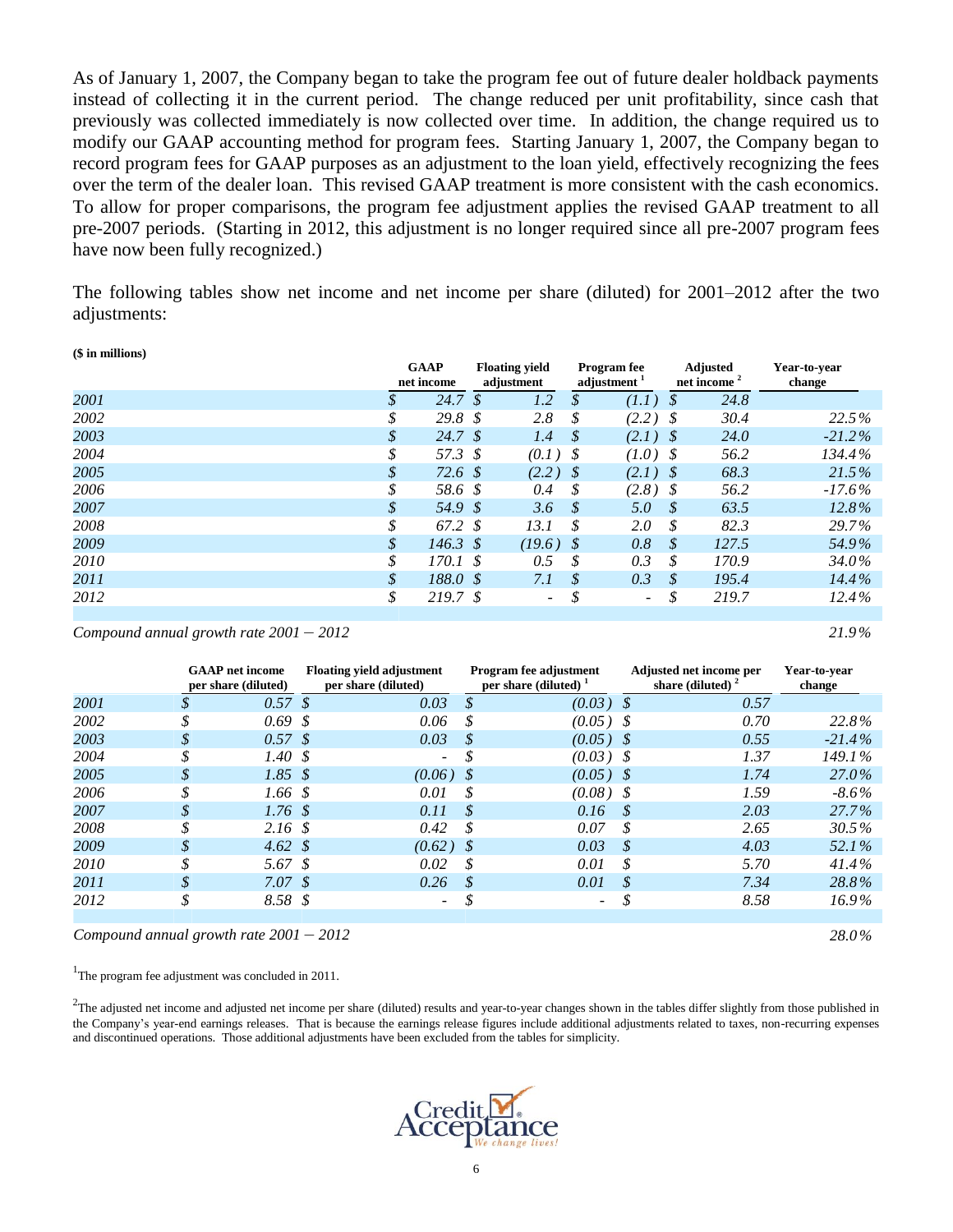As the second table shows, adjusted net income per share (diluted) increased 16.9% in 2012. Over the full 12-year period, adjusted net income per share (diluted) increased at an annual compounded rate of 28.0%. In most years, the two adjustments had a relatively insignificant impact on our results. However, the program fee adjustment had a significant impact in 2007, while the floating yield adjustment had a significant impact in 2008, 2009 and 2011. During 2008, we reduced our expectations for loan performance, causing GAAP net income to be less than adjusted net income (since GAAP requires decreases in expected cash flows to be recorded as an expense in the current period). Then, as 2009 progressed, it became clear that we had reduced our expectations by too much in 2008, so in 2009 a portion of the expense was reversed. In addition, the new loans we wrote in 2009 performed better than we expected. The effect of better-than-expected results was to make GAAP net income in 2009 considerably higher than adjusted net income—the opposite of the relationship seen in 2008. When the two years are combined, the GAAP result is very similar to the adjusted result; however, when 2008 and 2009 are viewed separately, we believe that the adjusted results more accurately reflect our performance in each year.

# **ECONOMIC PROFIT**

We use a financial metric called Economic Profit to evaluate our financial results and determine incentive compensation. Besides including the two adjustments discussed above, Economic Profit differs from GAAP net income in one other important respect: Economic Profit includes a cost for equity capital.

The following table summarizes Economic Profit for 2001–2012:

| (\$ in millions) |               |                               |                                  |                           |
|------------------|---------------|-------------------------------|----------------------------------|---------------------------|
|                  |               | <b>Adjusted net</b><br>income | <b>Imputed cost</b><br>of equity | <b>Economic</b><br>Profit |
| 2001             |               | 24.8 $\frac{1}{2}$            | (29.6)                           | (4.8)<br>-\$              |
| 2002             | \$            | $30.4 \text{ }$ \$            | $(35.5)$ \$                      | (5.1)                     |
| 2003             | \$            | 24.0 $\frac{1}{2}$            | $(34.7)$ \$                      | (10.7)                    |
| 2004             | \$            | 56.2 \$                       | $(34.4)$ \$                      | 21.8                      |
| 2005             | \$            | 68.3 \$                       | $(34.5)$ \$                      | 33.8                      |
| 2006             | \$            | 56.2 \$                       | $(29.6)$ \$                      | 26.6                      |
| 2007             | \$            | 63.5 $\sqrt{s}$               | $(27.3)$ \$                      | 36.2                      |
| 2008             | \$            | 82.3 <sup>°</sup>             | $(35.7)$ \$                      | 46.6                      |
| 2009             | $\mathcal{S}$ | $127.5 \text{ }$ \$           | $(46.0)$ \$                      | 81.5                      |
| 2010             | \$            | 170.9 \$                      | $(47.8)$ \$                      | 123.1                     |
| 2011             | \$            | $195.4 \text{ }$ \$           | $(51.1)$ \$                      | 144.3                     |
| 2012             | \$            | 219.7 \$                      | $(56.7)$ \$                      | 163.0                     |

Economic Profit (including the floating yield and program fee adjustments) improved  $13.0\%$ <sup>1</sup> in 2012, to \$163.0 million from \$144.3 million in 2011. In 2001, Economic Profit had been a negative \$4.8 million.

*1 The improvement in Economic Profit reported in the Company's 2012 year-end earnings release is 11.5%, as the earnings release reflects a normalized tax rate for each period, an adjustment that is omitted from this letter for simplicity.*

*\_\_\_\_\_\_\_\_\_\_\_\_\_\_\_\_\_\_\_\_\_\_\_\_\_\_\_\_\_\_\_\_\_\_\_\_\_\_\_\_\_\_\_\_\_\_\_\_\_\_\_\_\_\_\_\_\_\_\_\_\_\_\_\_\_\_\_\_\_\_\_\_\_\_\_\_\_\_\_\_\_\_\_\_\_\_\_\_\_\_\_\_\_\_\_\_\_\_\_\_\_\_\_\_\_\_\_\_\_\_\_\_\_\_\_\_\_\_\_*

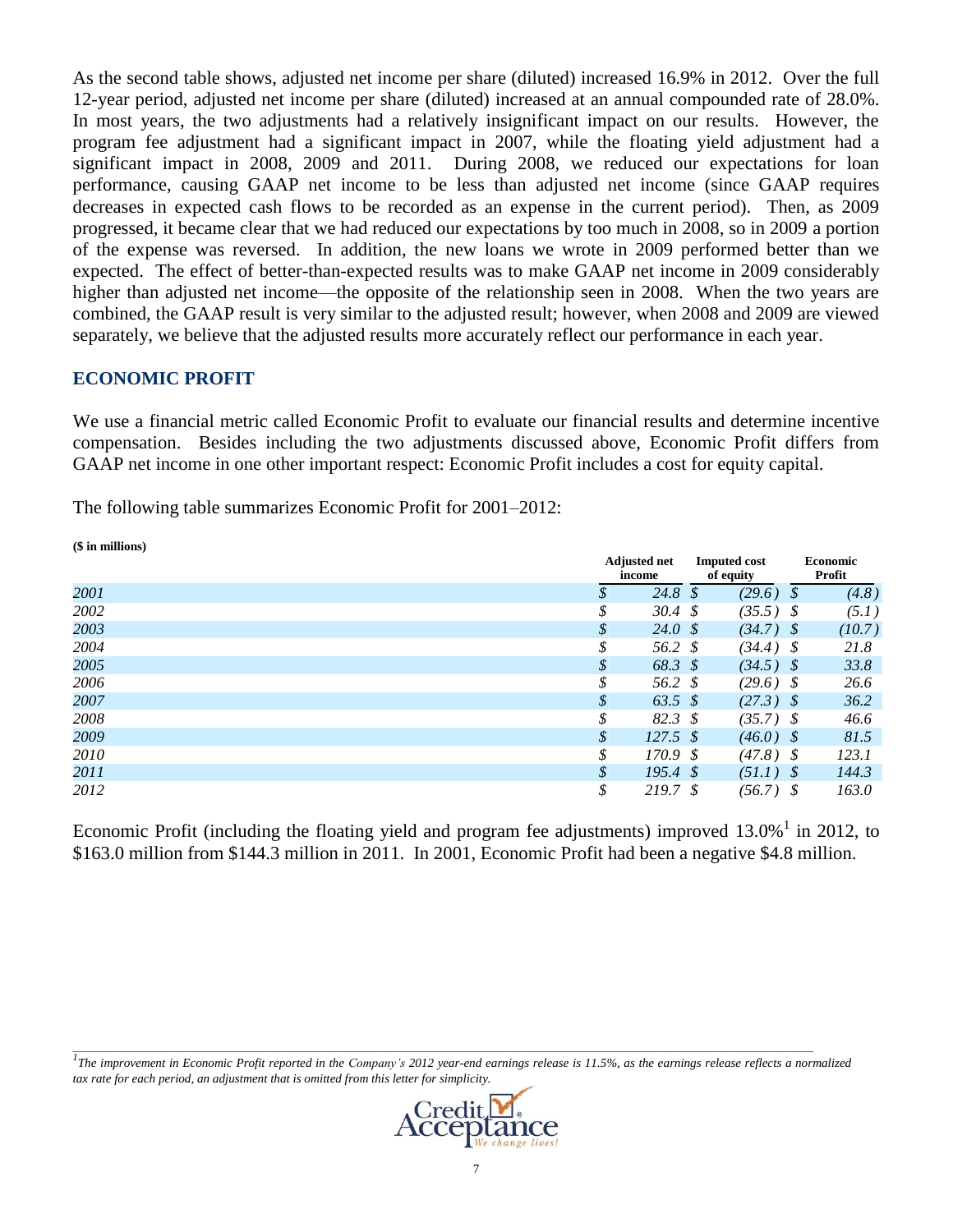Economic Profit is a function of three variables: the adjusted average amount of capital invested, the adjusted return on capital, and the adjusted weighted average cost of capital. The following table summarizes our financial performance in these areas for the last 12 years<sup>2</sup>:

**(\$ in millions)**

|      |    | <b>Adjusted average</b><br>capital invested | <b>Adjusted return</b><br>on capital | <b>Adjusted</b><br>weighted average<br>cost of capital | <b>Spread</b> |
|------|----|---------------------------------------------|--------------------------------------|--------------------------------------------------------|---------------|
| 2001 |    | 469.9                                       | $7.4\%$                              | $8.4\%$                                                | $-1.0\%$      |
| 2002 | J. | 462.0                                       | $7.7\%$                              | 8.9%                                                   | $-1.2\%$      |
| 2003 | \$ | 437.5                                       | $6.6\%$                              | $9.0\%$                                                | $-2.4\%$      |
| 2004 | J. | 483.7                                       | $13.1\%$                             | 8.6%                                                   | $4.5\%$       |
| 2005 | J. | 523.4                                       | $14.7\%$                             | 8.3%                                                   | $6.4\%$       |
| 2006 | J. | 548.5                                       | $12.9\%$                             | 8.1%                                                   | $4.8\%$       |
| 2007 | \$ | 710.1                                       | $12.1\%$                             | $7.0\%$                                                | 5.1%          |
| 2008 | J. | 975.0                                       | $11.2\%$                             | $6.4\%$                                                | $4.8\%$       |
| 2009 | \$ | 998.7                                       | $14.9\%$                             | $6.7\%$                                                | 8.2%          |
| 2010 | \$ | 1.074.2                                     | 18.7%                                | $7.2\%$                                                | 11.5%         |
| 2011 | \$ | 1.371.1                                     | $16.9\%$                             | $6.4\%$                                                | $10.5\%$      |
| 2012 | \$ | 1,742.8                                     | 14.9%                                | $5.5\%$                                                | $9.4\%$       |
|      |    |                                             |                                      |                                                        |               |

*Compound annual growth rate 2001* – *2012 12.7 %*

As the table shows, the improvement in Economic Profit in 2004–2005 resulted primarily from increases in the adjusted return on capital. In 2006—a year in which Economic Profit declined—the adjusted return on capital was again the main driver, but in the opposite direction. The adjusted return on capital declined as a result of a \$7.0 million after-tax charge related to an agreement to settle litigation (growing out of an activity that had occurred 10 years prior) and a \$4.4 million after-tax gain from discontinued operations recorded in 2005. In 2007–2008, the improvements in Economic Profit resulted from increases in adjusted average capital invested and decreases in the adjusted weighted average cost of capital. The decreases were due to lower borrowing costs and greater use of debt, which carries a lower average cost than equity capital. These favorable trends during 2007–2008 were partially offset by lower adjusted returns on capital as a result of pricing reductions (i.e., increases in advances) we made in 2006 and 2007 to respond to a more competitive market environment.

The primary contributor to higher Economic Profit in 2009 and 2010 was the adjusted return on capital. The competitive environment had improved considerably in 2008, and as a result, we were able to raise our pricing. The competitive environment remained favorable in 2009 and 2010. Better pricing, along with strong loan performance, was the main factor fueling the higher adjusted return on capital in 2009 and 2010. Also contributing in 2010 were lower expense levels (which increased the adjusted return on capital by 77 basis points) and a lower tax rate (a one-time event that was due to a non-recurring adjustment to our tax reserves).

*2 See Exhibit A for a reconciliation of the above adjusted financial measures to the most relevant GAAP financial measures.*



*\_\_\_\_\_\_\_\_\_\_\_\_\_\_\_\_\_\_\_\_\_\_\_\_\_\_\_\_\_\_\_\_\_\_\_\_\_\_\_\_\_\_\_\_\_\_\_\_\_\_\_\_\_\_\_\_\_\_\_\_\_\_\_\_\_\_\_\_\_\_\_\_\_\_\_\_\_\_\_\_\_\_\_\_\_\_\_\_\_\_\_\_\_\_\_\_\_\_\_\_\_\_\_\_\_\_\_\_\_\_\_\_\_\_\_\_\_\_\_*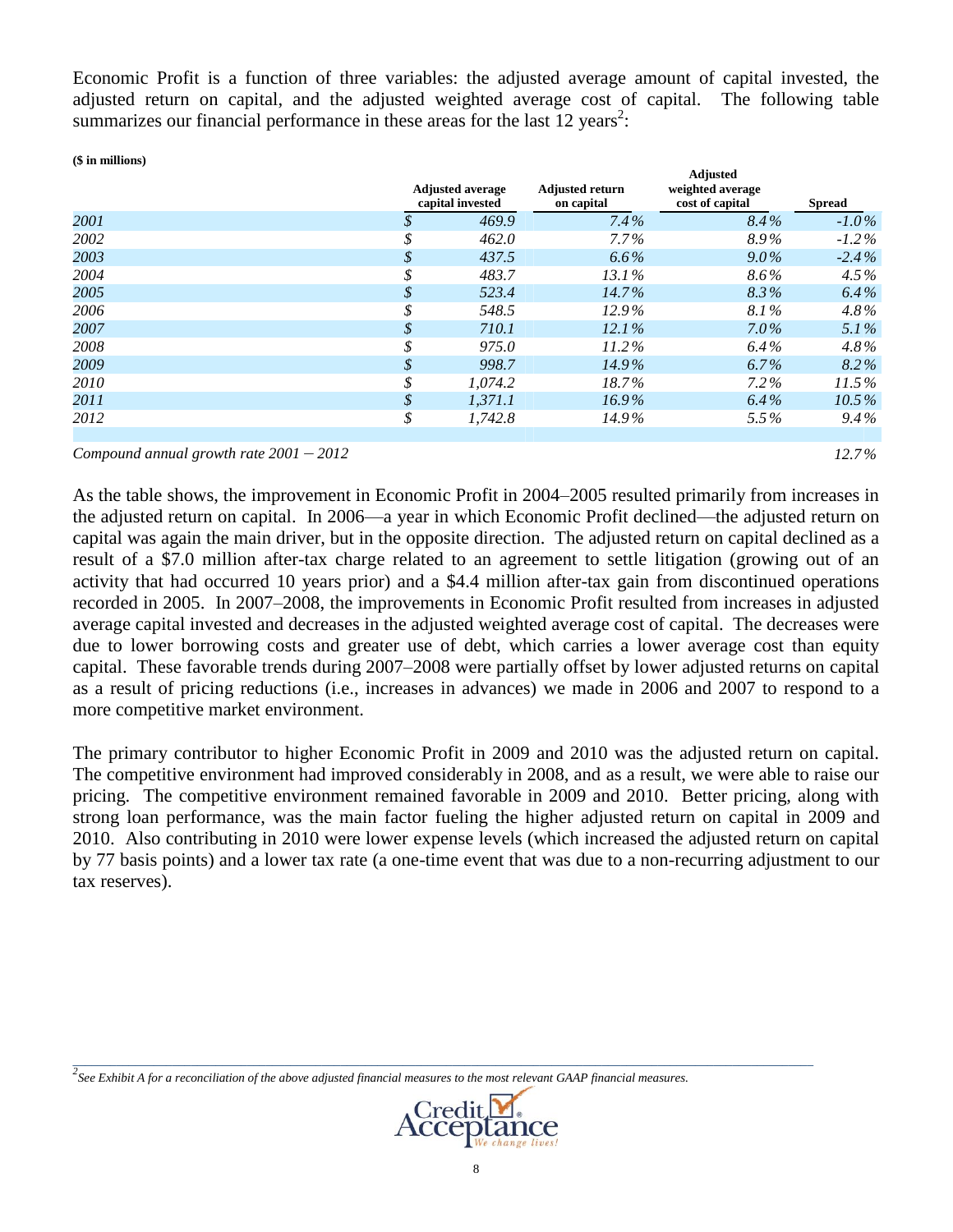In both 2011 and 2012, the improvement in Economic Profit was driven by an increase in adjusted average capital invested and a lower adjusted weighted average cost of capital, partially offset by a lower adjusted return on capital. The lower return reflected a competitive environment that had become more difficult in 2011, causing us to increase advance rates. Lower operating expense levels mitigated this negative impact in 2011, but in 2012 expenses had a slightly unfavorable impact on the return, since expenses grew 28.3% while adjusted average capital invested grew 27.1%. Ordinarily, we would expect expenses to grow more slowly than capital (since a substantial portion of our expenses are fixed or semi-fixed), but higher levels of stock-based compensation and sales expenses prevented this from occurring in 2012.

The increase in stock-based compensation primarily resulted from restricted stock and restricted stock units that were awarded to me in March of 2012. The potential expense of the award is significant—500,000 shares at a market price of \$106.50, or \$53.3 million. The award will be earned in proportion to improvements in Economic Profit over the 15 years following the grant. Although a portion can be earned each year, most of the stock will remain restricted until a five-year period starting in 2022. GAAP accounting records the expense over 15 years as would be expected, but assumes the entire award will be earned and significantly front-end loads the expense. In this case, GAAP recorded approximately 20% of the total potential expense in 2012. As a result, the stock grant had a disproportionate impact on 2012 expense levels. If performance targets are met in the periods currently estimated, the expense will be flat in 2013 and will decline in future periods. If performance targets are not met, a portion of the recorded expense will be reversed.

Sales expenses increased by \$10.0 million in 2012, or 35.7%, which was significantly higher than the 6.7% increase in unit volumes. While our strategy to rapidly increase our sales force undoubtedly hurt our 2012 profitability, we believe it will pay off longer term.

Considering the impact of stock-based compensation and sales expenses on 2012 expense levels, we believe it is reasonable to expect that the longer term trend of lower expenses as a percentage of capital will continue in the future.

#### **LOAN PERFORMANCE**

One of the most important variables determining our financial success is loan performance. The most critical time to correctly assess future loan performance is at loan inception, since that is when we determine the advance we pay to the dealer.

At loan inception, we use a statistical model to estimate the expected collection rate for each loan. The statistical model is called a credit scorecard. Most consumer finance companies use such a tool to forecast the performance of the loans they originate. Our credit scorecard combines credit bureau data, customer data supplied in the credit application, vehicle data, and data captured from the loan transaction such as the amount of the down payment received from the customer or the initial loan term. We developed our first credit scorecard in 1998, and have revised it several times since then. An accurate credit scorecard allows us to properly price new loan originations, which improves the probability that we will actually realize our expected returns on capital.

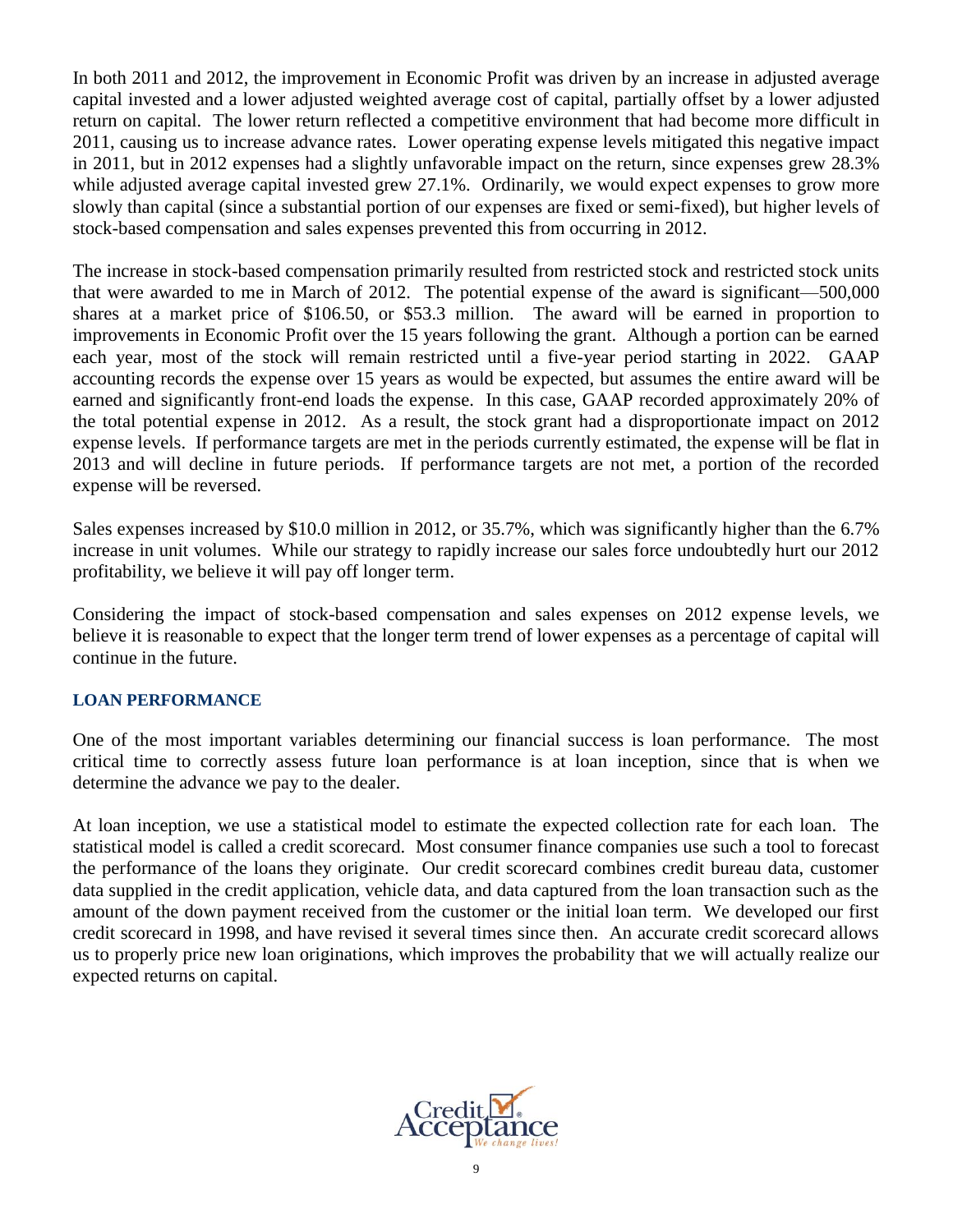Subsequent to loan inception, we continue to evaluate the expected collection rate for each loan. Our evaluation becomes more accurate as the loans age, as we use actual loan performance data in our forecast. By comparing our current expected collection rate for each loan with the rate we projected at the time of origination, we are able to assess the accuracy of that initial forecast.

The following table compares, for each of the last 12 years, our most current forecast of loan performance with our initial forecast:

|                      | December 31, 2012 forecast | <b>Initial forecast</b> | <b>Variance</b> |
|----------------------|----------------------------|-------------------------|-----------------|
| 2001                 | 67.3%                      | 70.4%                   | $-3.1\%$        |
| 2002                 | 70.4%                      | 67.9%                   | $2.5\%$         |
| 2003                 | 73.8%                      | 72.0%                   | $1.8\%$         |
| 2004                 | 73.0%                      | 73.0%                   | $0.0\%$         |
| 2005                 | 73.6%                      | 74.0%                   | $-0.4\%$        |
| 2006                 | 69.9%                      | 71.4%                   | $-1.5\%$        |
| 2007                 | 68.0%                      | 70.7%                   | $-2.7\%$        |
| 2008                 | 70.3%                      | 69.7%                   | $0.6\%$         |
| 2009                 | 79.5%                      | 71.9%                   | $7.6\%$         |
| 2010                 | 77.3%                      | 73.6%                   | $3.7\%$         |
| 2011                 | 74.1%                      | 72.5%                   | $1.6\%$         |
| 2012                 | 72.2%                      | 71.4%                   | $0.8\%$         |
| Average <sup>1</sup> | 72.9%                      | 71.7%                   | $1.2\%$         |

 $1$ Calculated using a weighted average based on loan origination dollars.

Loans originated in three of the 12 years (2001, 2006 and 2007) have yielded actual collection results materially worse than our initial estimates, while originations in five of the years (2002, 2003, 2009, 2010 and 2011) have yielded actual results materially better than our initial estimates. For the other four years (2004, 2005 2008 and 2012), actual results have been very close to our initial estimates. On average, over the 12-year period, loans have performed 120 basis points better than our initial forecasts.

Loan performance can be explained by a combination of internal and external factors. Internal factors include the quality of our origination and collection processes, the quality of our credit scorecard, and changes in our policies governing new loan originations. External factors include the unemployment rate, the retail price of gasoline, vehicle wholesale values, and the cost of other required expenditures (such as for food and energy) that impact our customers. In addition, the level of competition is thought to impact loan performance through something called adverse selection.

Adverse selection as it relates to our market refers to an inverse correlation between the accuracy of an empirical scorecard and the number of lenders that are competing for the loan. Said another way, without any competition it is relatively easy to build a scorecard which accurately assesses the probability of payment based on attributes collected at the time of loan origination. As competition increases, creating an accurate scorecard becomes more challenging.

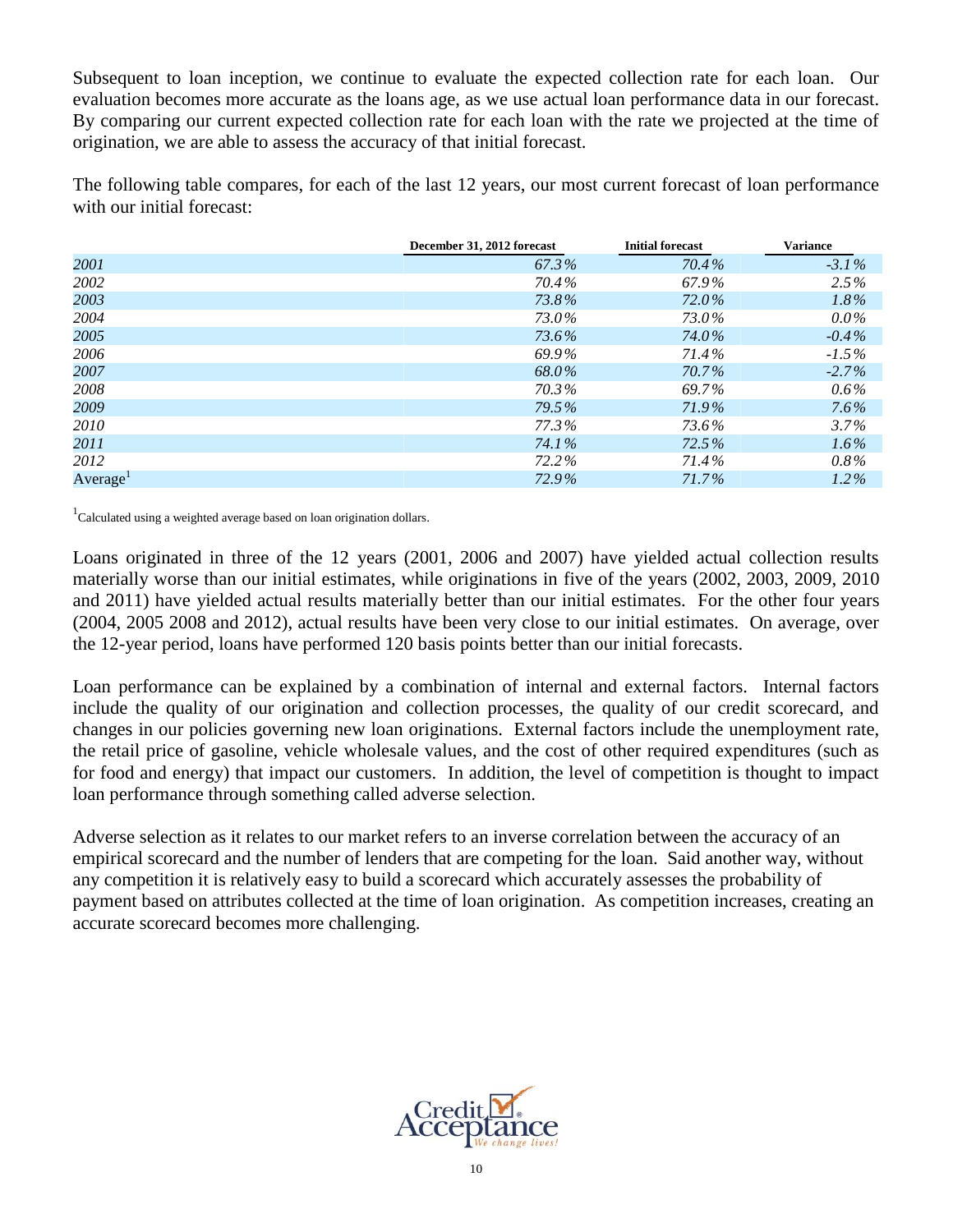To illustrate adverse selection, we will give a simple example. Assume that the scorecard we use to originate loans is based on a single variable, the amount of the customer's down payment, and that the higher the down payment, the higher the expected collection rate. Assume that for many years, we have no competitors and we accumulate performance data indicating that loans with down payments above \$1,000 consistently produce the same average collection rate. Then assume that we begin to compete with another lender whose scorecard ignores down payment and instead emphasizes the amount of the customer's weekly income.

As the new lender begins to originate loans, our mix of loans will be impacted as follows: We will start to receive loans for borrowers with lower average weekly incomes as the new lender originates loans for borrowers with higher weekly incomes—i.e., borrowers whose loans we would have previously originated. Furthermore, since our scorecard only focuses on down payment, the shift in our borrower mix will not be detected by our scorecard, and our collection rate expectation will remain unchanged. It is easy to see that this shift in borrower characteristics will have a negative impact on loan performance, and that this impact will be missed by our scorecard. Although the real world is more complex than this simple example—with hundreds of lenders competing for loans and with each lender using many variables in its scorecard adverse selection is something that probably does impact loan performance.

Predicting loan performance accurately at loan inception is important, and we are satisfied with the results achieved over the last 12 years. We estimate that a 100-basis-point change in the collection rate impacts the return on capital by only 30–50 basis points. As a result, even the loans we originated in 2001—for which the latest collection forecast lagged our initial forecast by 310 basis points—still have been profitable. That we have been able to avoid originating unprofitable loans over the last 12 years, including the years impacted by the financial crisis, is a significant accomplishment.

# **UNIT VOLUME**

The following table summarizes unit volume growth for 2001–2012:

|      | Unit volume | Year-to-year change |
|------|-------------|---------------------|
| 2001 | 61,928      |                     |
| 2002 | 49,801      | $-19.6\,\%$         |
| 2003 | 61,445      | 23.4%               |
| 2004 | 74,154      | 20.7%               |
| 2005 | 81,184      | $9.5\%$             |
| 2006 | 91,344      | 12.5%               |
| 2007 | 106,693     | $16.8\%$            |
| 2008 | 121,282     | $13.7\%$            |
| 2009 | 111,029     | $-8.5\%$            |
| 2010 | 136,813     | 23.2%               |
| 2011 | 178,074     | $30.2\%$            |
| 2012 | 190,023     | 6.7%                |
|      |             |                     |

*Compound annual growth rate 2001* – *2012 10.7 %*

In 2012, unit volumes grew 6.7%. Since 2001, unit volumes have grown at an annual compounded rate of 10.7%.

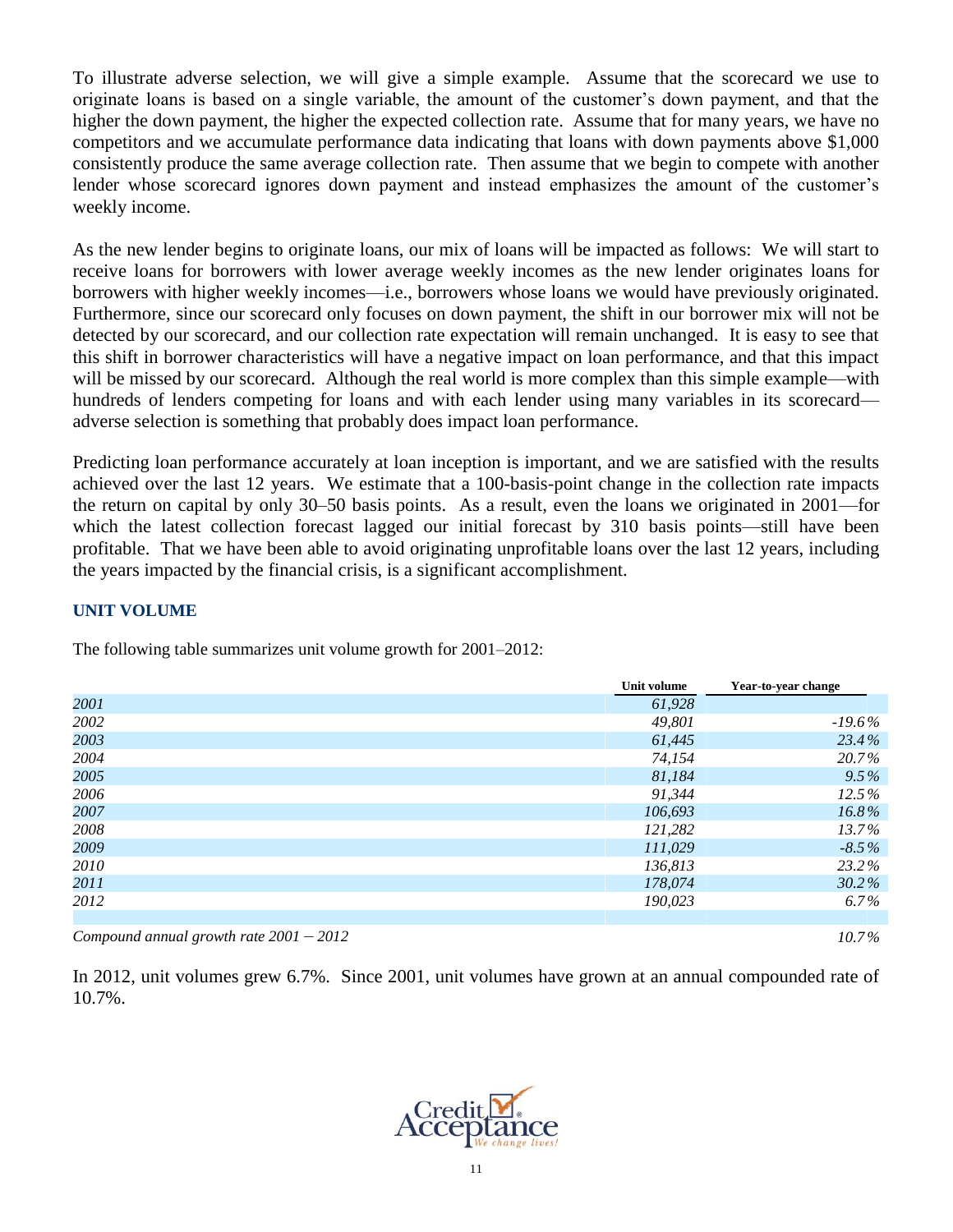Unit volume is a function of the number of active dealers and the average volume per dealer. The following table summarizes the trend in each of these variables from 2001 to 2012:

|      | Active<br>dealers | Year-to-vear<br>change | <b>Volume</b><br>per dealer | Year-to-vear<br>change |
|------|-------------------|------------------------|-----------------------------|------------------------|
| 2001 | 1,180             |                        | 52.5                        |                        |
| 2002 | 843               | $-28.6\%$              | 59.1                        | 12.6%                  |
| 2003 | 950               | 12.7%                  | 64.7                        | $9.5\%$                |
| 2004 | 1,212             | 27.6%                  | 61.2                        | $-5.4\%$               |
| 2005 | 1,759             | $45.1\%$               | 46.2                        | $-24.5\%$              |
| 2006 | 2,214             | 25.9%                  | 41.3                        | $-10.6\%$              |
| 2007 | 2,827             | $27.7\%$               | 37.7                        | $-8.7\%$               |
| 2008 | 3,264             | $15.5\%$               | 37.2                        | $-1.3\%$               |
| 2009 | 3,168             | $-2.9\%$               | 35.0                        | $-5.9\%$               |
| 2010 | 3,206             | $1.2\%$                | 42.7                        | 22.0%                  |
| 2011 | 3,998             | 24.7%                  | 44.5                        | $4.2\%$                |
| 2012 | 5,319             | 33.0%                  | 35.7                        | $-19.8\%$              |

As the table shows, the gain in unit volumes over the 12-year period has resulted from an increase in the number of active dealers partially offset by a reduction in volume per dealer.

Active dealers grew from 1,180 in 2001 to 5,319 in 2012. The number decreased in just two of those years (2002 and 2009), in both cases because of capital constraints. In 2011 and 2012, the number of active dealers grew rapidly—by 24.7% and 33.0%, respectively.

After peaking in 2003 at 64.7 loans, volume per dealer declined by 41.7% over the next four years, to 37.7 loans in 2007. The declines that occurred during this period reflected our decision to maintain underwriting standards and a margin of safety in our pricing as the competitive environment became more difficult. Although we could have chosen to grow unit volume by pricing more aggressively to achieve higher average volume per dealer, we instead chose to focus on growing the number of active dealers. The results of this strategy were impressive. Although volume per dealer declined 41.7%, we increased unit volumes 73.6%. In addition, our return on capital actually improved during this period, in spite of the more challenging competitive environment—a result that would not have occurred if we had priced more aggressively

Average volume per dealer declined modestly in 2008 and 2009 as capital constraints limited our ability to grow. In 2010, volume per dealer increased 22.0% as we experienced both a favorable competitive environment and a plentiful supply of capital. In 2011, volume per dealer again increased but much more slowly (4.2%) as competition began to return to our market. The competition intensified in 2012, and volume per dealer declined 19.8%. During the 2007–2012 period, we again chose to maintain underwriting standards and a margin of safety in our pricing and focused on growing the number of active dealers. Average volume per dealer declined 5.3% over the period but unit volumes increased 78.1%. While our adjusted return on capital in 2012 (14.9%) is down from its peak in 2010 (18.7%), it is still higher in 2012 than it had been in 2007 (12.1%).

The competitive environment is likely to get more difficult until such time as interest rates increase and capital providers retreat from our market. As a result, growing volumes will be challenging. Shareholders can expect us to follow the same strategy we have used during prior cycles and can be confident we will continue to price new loans to achieve the optimal balance between volume and profit per unit.

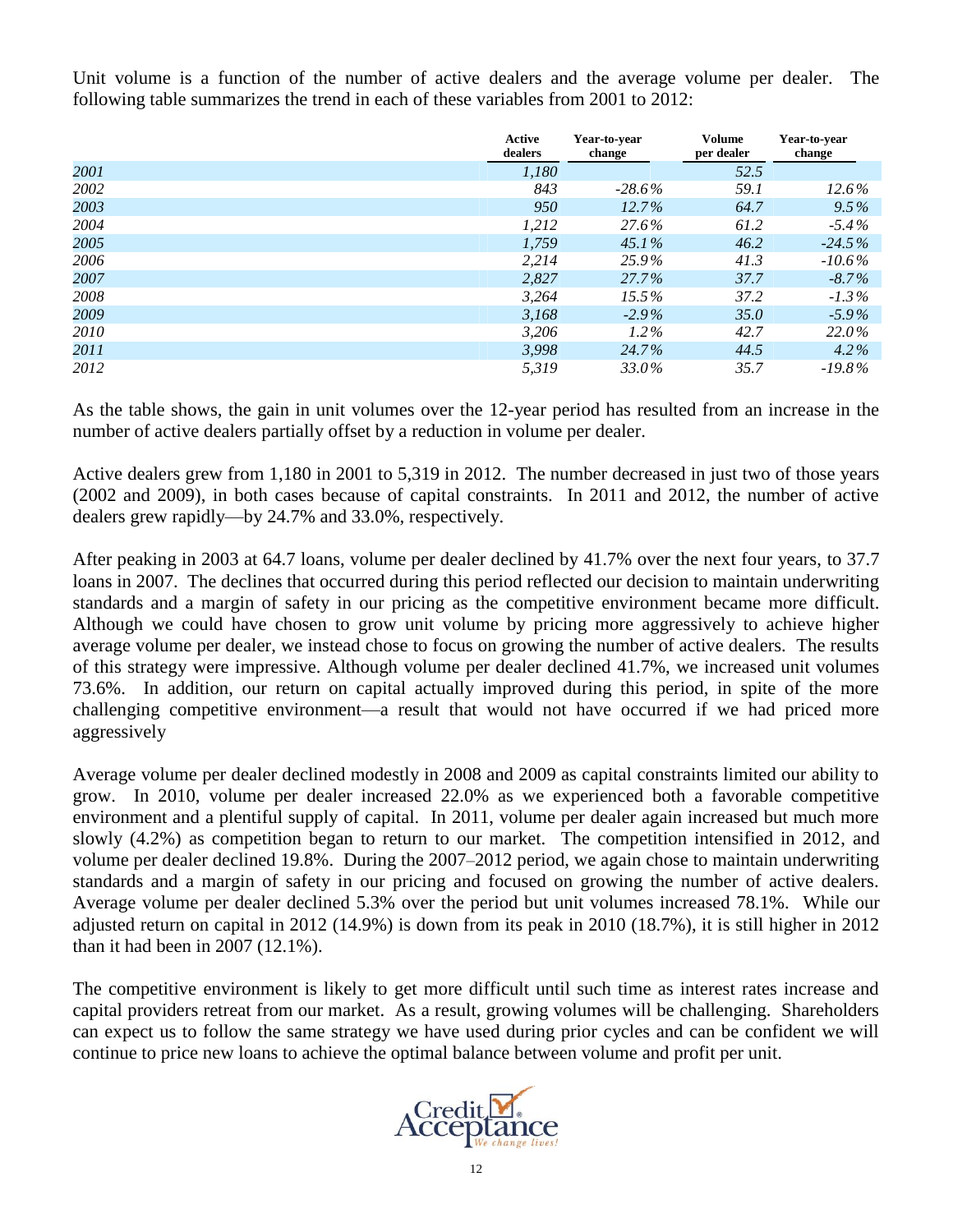# **SHAREHOLDER DISTRIBUTIONS**

Like any profitable business, we generate cash. Historically, we have used this cash to fund originations growth, repay debt or fund share repurchases.

We have used excess capital to repurchase shares when prices are at or below our estimate of intrinsic value (which is the discounted value of future cash flows). As long as the share price is at or below intrinsic value, we prefer share repurchases to dividends for several reasons. First, repurchasing shares below intrinsic value increases the value of the remaining shares. Second, distributing capital to shareholders through a share repurchase gives shareholders the option to defer taxes by electing not to sell any of their holdings. A dividend does not allow shareholders to defer taxes in this manner. Finally, repurchasing shares enables shareholders to increase their ownership, receive cash or do both based on their individual circumstances and view of the value of a Credit Acceptance share. (They do both if the proportion of shares they sell is smaller than the ownership stake they gain through the repurchase.) A dividend does not provide similar flexibility.

Since beginning our share repurchase program in mid-1999, we have repurchased approximately 28.1 million shares at a total cost of \$879.4 million. In 2012, we repurchased approximately 1.7 million shares at a total cost of \$151.0 million.

Although our first priority is to ensure we have enough capital to fund new loan originations, to the extent we have excess capital we intend to continue to return capital to shareholders as we have in the past.

# **KEY SUCCESS FACTORS**

Our financial success is a result of having a unique and valuable product and of putting in many years of hard work to develop the business.

Our core product has remained essentially unchanged for 41 years. We provide auto loans to consumers regardless of their credit history. Our customers consist of individuals who have typically been turned away by other lenders. Traditional lenders have many reasons for declining a loan. We have always believed that individuals, if given an opportunity to establish or reestablish a positive credit history, will take advantage of it. As a result of this belief, we have changed the lives of thousands of people.

However, as we have found, having a unique and valuable product is only one of the elements we need if we are to make our business successful. There are others, and many have taken years to develop. The following summarizes the key elements of our success today:

 We have developed the ability to offer guaranteed credit approval while maintaining an appropriate return on capital. It took years to develop the processes and accumulate the customer and loan performance data that we use to make profitable loans in our segment of the market.

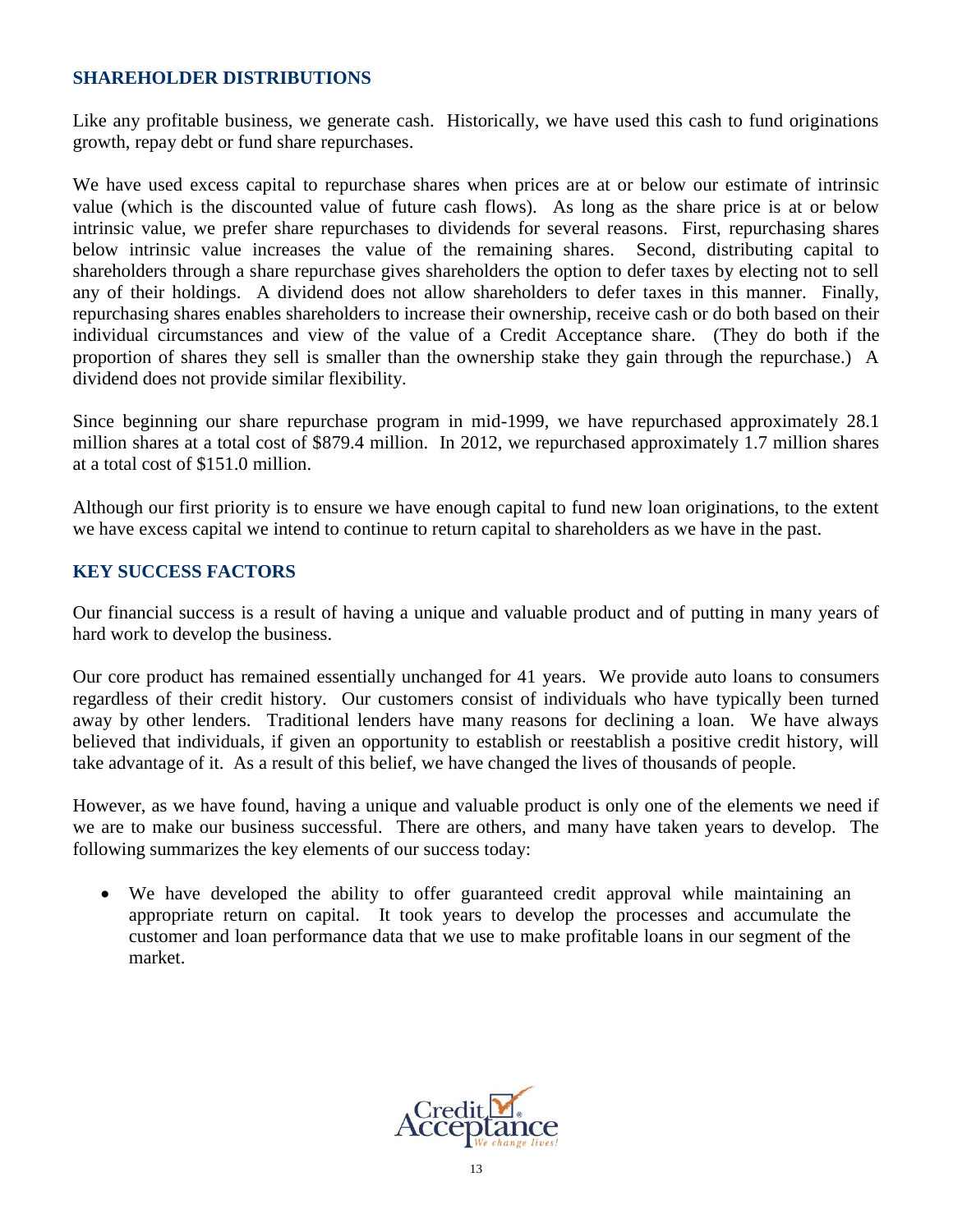- We understand the daily execution required to successfully service a portfolio of automobile loans to customers in our target market. There are many examples of companies in our industry that underestimated the effort involved and produced poor financial results. Approximately 50% of our team members work directly on some aspect of servicing our loan portfolio, and we are fortunate to have such a capable and engaged group.
- We have learned how to develop relationships with dealers that are profitable. Forging a profitable relationship requires us to select the right dealer, align incentives, communicate constantly and create processes to enforce standards. In our segment of the market, the dealer has significant influence over loan performance. Learning how to create relationships with dealers who share our passion for changing lives has been one of our most important accomplishments.
- We have developed a much more complete program for helping dealers serve this segment of the market. Over the years, many dealers have been overwhelmed by the work required to be successful in our program. Many dealers have quit, telling us the additional profits generated from our program were not worth the effort. We have continually worked to provide solutions for the many obstacles that our dealers encounter. It is impossible to quantify the impact of these initiatives on our loan volume because of the changing external environment. However, anecdotal evidence suggests our efforts have been worthwhile. We believe that continuing to make our program easier for dealers will likely produce additional benefits in the future.
- We have developed a strong management team. Because we are successful at retaining our managers, they become stronger each year as they gain experience with our business. Our senior management team, consisting of 19 individuals, averages 12 years of experience with our company. While we have added talent selectively over the past few years, the experience of our team is a key advantage. Our success in growing the business while simultaneously improving our returns on capital could not have occurred without the dedication and energy of this talented group.
- We have strengthened our focus on our core business. At times in our history, our focus had been diluted by the pursuit of other, non-core opportunities. Today, we offer one product and focus 100% of our energy and capital on perfecting this product and providing it profitably.
- We have developed a unique system, CAPS, for originating auto loans. Traditional indirect lending is inefficient. Many traditional lenders take one to four hours to process a loan application, and they decline most of the applications they process. We take 60 seconds, and we approve 100% of the applications submitted, 24 hours a day, seven days a week. In addition, our CAPS system makes our program easier for dealers to use, and allows us to deploy much more precise risk-adjusted pricing.
- We have developed a high-quality field sales force. Our sales team provides real value to our dealers. Team members act as consultants as we teach dealers how to successfully serve our market segment.

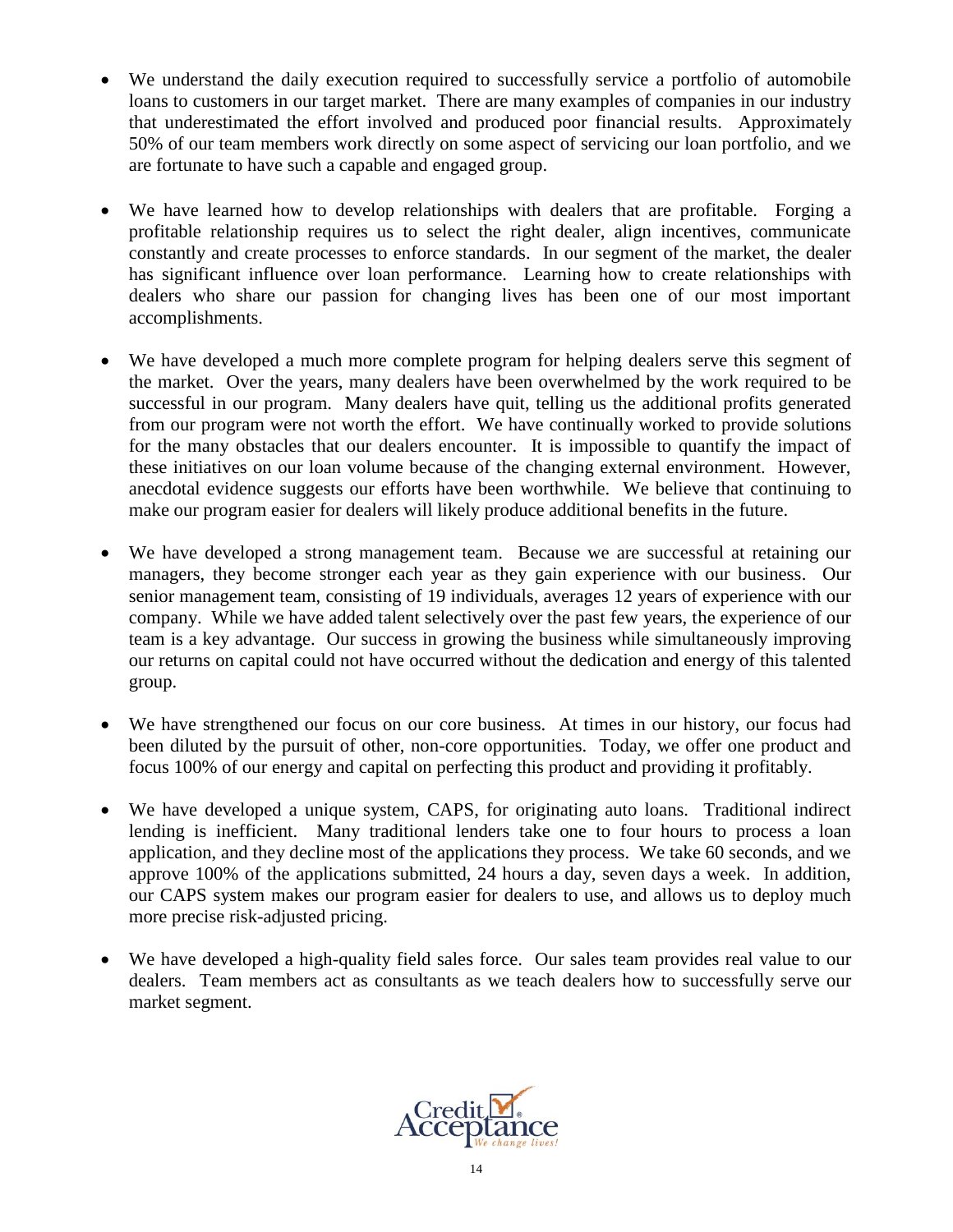- We have developed the ability to execute our loan origination process consistently over time. Consistent execution is difficult, as it requires us to maintain an appropriate balance between providing excellent service to our dealers, and ensuring the loans we originate meet our standards. We measure both loan compliance and dealer satisfaction on a monthly basis to assess our performance, and use these measures to make adjustments when necessary.
- We believe that we are well positioned from a capital perspective. As of March 15, 2013, we have \$467.3 million in unused and available credit lines. In addition, we have been successful at lengthening the term of our debt facilities, with no facilities expiring until February of 2014. Our capital structure remains conservative and our lending relationships, which we have developed over a long period of time, remain strong. We believe our lenders were impressed with our performance during the financial crisis, and their confidence in our company was enhanced as a result. Our goal is to maintain a consistent presence in the market in good times and bad, and we believe our access to capital will be a competitive advantage in that effort.
- We devote a large portion of our time to something we call organizational health. Organizational health is about putting our team members in position to do their best work. For that, we focus consistently on 10 elements of operational effectiveness, including setting clear expectations, communicating fully, managing performance, providing training, maintaining effective incentive compensation plans, and providing the technology and processes required for operational excellence.

# **A FINAL NOTE**

We start with a customer that other companies avoid, and give that customer the chance to obtain a vehicle, establish a positive credit history, and move his or her life in a positive direction. We operate in an industry that has produced very few successes, but have found a way to achieve outstanding results over a long period of time. I couldn't be more proud of our team members, who deserve all the credit for our success. They are a remarkable group, and I am grateful for their efforts.

Brett A. Roberts Chief Executive Officer

Certain statements herein are forward-looking statements that are subject to certain risks. Please see "Forward-Looking Statements" beginning on page 41 of our Annual Report on Form 10-K included herewith.

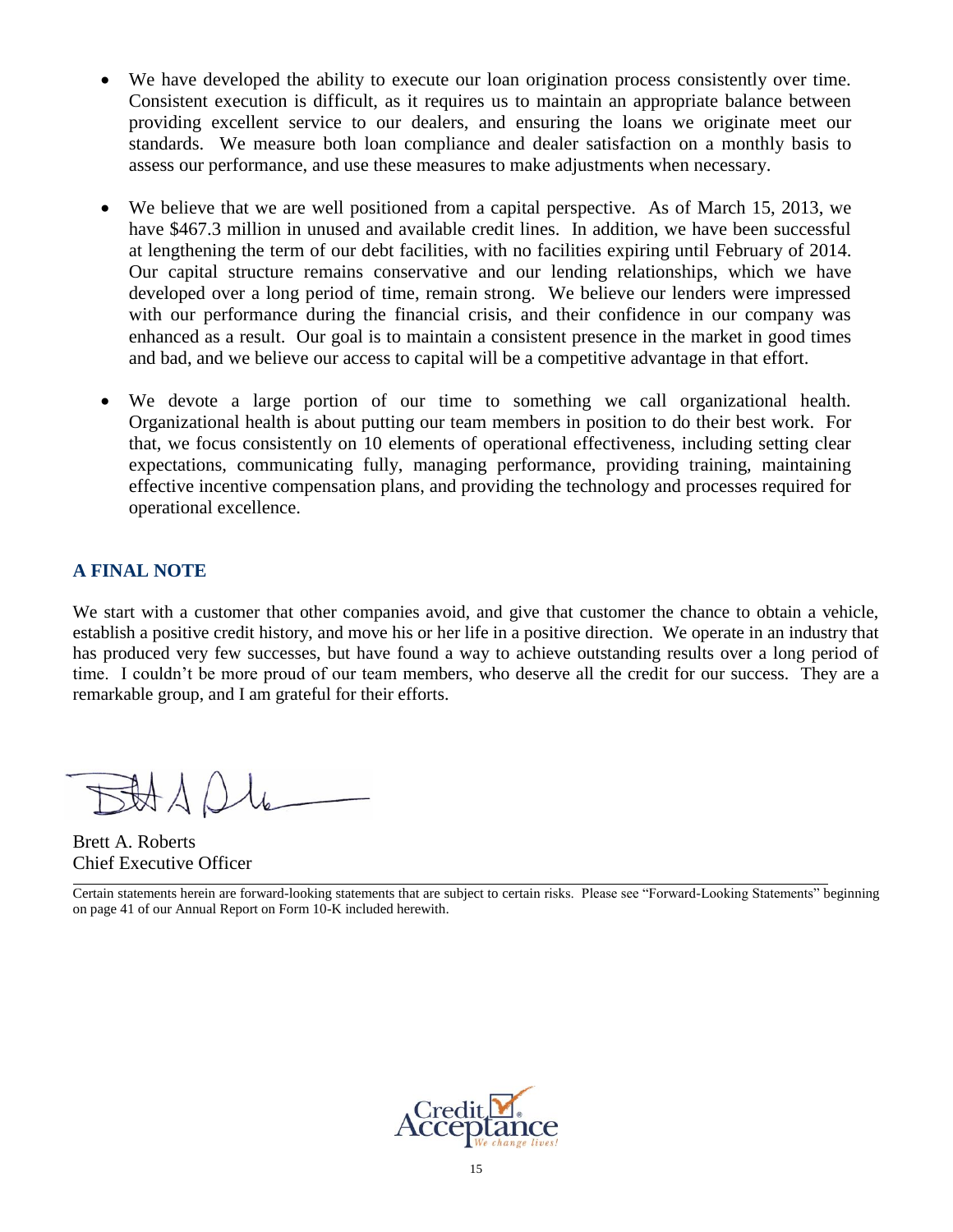#### **EXHIBIT A RECONCILIATION OF GAAP FINANCIAL RESULTS TO NON-GAAP MEASURES**

#### **(\$ in millions)**

|      |              | <b>GAAP</b><br>net income |    | <b>Floating yield</b><br>adjustment |    | <b>Program</b> fee<br>adjustment |               | <b>Adjusted</b><br>net income <sup>1</sup> | <b>Imputed cost</b><br>of equity |             | <b>Economic</b><br>Profit |
|------|--------------|---------------------------|----|-------------------------------------|----|----------------------------------|---------------|--------------------------------------------|----------------------------------|-------------|---------------------------|
| 2001 | $\mathbf{D}$ | 24.7                      | S  | 1.2                                 | S  | (1.1)                            | S             | 24.8                                       | S                                | $(29.6)$ \$ | (4.8)                     |
| 2002 | \$           | 29.8                      | \$ | 2.8                                 | \$ | $(2.2)$ \$                       |               | 30.4                                       | \$                               | $(35.5)$ \$ | (5.1)                     |
| 2003 | \$           | 24.7                      | S  | 1.4                                 | \$ | $(2.1)$ \$                       |               | 24.0                                       | $\mathcal{S}$                    | $(34.7)$ \$ | (10.7)                    |
| 2004 | \$           | 57.3                      | S  | $(0.1)$ \$                          |    | $(1.0)$ \$                       |               | 56.2                                       | \$                               | $(34.4)$ \$ | 21.8                      |
| 2005 | \$           | 72.6                      | S  | $(2.2)$ \$                          |    | $(2.1)$ \$                       |               | 68.3                                       | $\mathcal{S}$                    | $(34.5)$ \$ | 33.8                      |
| 2006 | \$           | 58.6                      | \$ | 0.4                                 | S  | $(2.8)$ \$                       |               | 56.2                                       | \$                               | $(29.6)$ \$ | 26.6                      |
| 2007 | \$           | 54.9                      | S  | 3.6                                 | \$ | 5.0                              | $\mathcal{S}$ | 63.5                                       | S.                               | $(27.3)$ \$ | 36.2                      |
| 2008 | \$           | 67.2                      | S  | 13.1                                | \$ | 2.0                              | S             | 82.3                                       | \$                               | $(35.7)$ \$ | 46.6                      |
| 2009 | \$           | 146.3                     | S  | $(19.6)$ \$                         |    | 0.8                              | S             | 127.5                                      | $\mathcal{S}_{0}$                | $(46.0)$ \$ | 81.5                      |
| 2010 | \$           | 170.1                     | \$ | 0.5                                 | \$ | 0.3                              | S             | 170.9                                      | \$                               | $(47.8)$ \$ | 123.1                     |
| 2011 | \$           | 188.0                     | \$ | 7.1                                 | \$ | 0.3                              | \$            | 195.4                                      | $\mathcal{S}$                    | $(51.1)$ \$ | 144.3                     |
| 2012 | \$           | 219.7                     |    | $\overline{\phantom{0}}$            |    | $\overline{\phantom{a}}$         |               | 219.7                                      | \$                               | $(56.7)$ \$ | 163.0                     |

<sup>1</sup>The adjusted net income results differ slightly from those published in the Company's year-end earnings releases. That is because the earnings release figures include additional adjustments related to taxes, non-recurring expenses and discontinued operations. Those additional adjustments have been excluded from this table for simplicity.

| $$$ in millions) |    |                                                      |     |                                     |      |                                  |                                             |         |  |
|------------------|----|------------------------------------------------------|-----|-------------------------------------|------|----------------------------------|---------------------------------------------|---------|--|
|                  |    | <b>GAAP</b> average<br>capital invested <sup>2</sup> |     | <b>Floating yield</b><br>adjustment |      | <b>Program</b> fee<br>adjustment | <b>Adjusted average</b><br>capital invested |         |  |
| 2001             |    | 466.8                                                | - S | 3.4                                 | S    | (0.3)                            | - \$                                        | 469.9   |  |
| 2002             | \$ | 457.6 \$                                             |     | 5.8                                 | - \$ | $(1.4)$ \$                       |                                             | 462.0   |  |
| 2003             | \$ | 432.0 \$                                             |     | 7.9 <sup>°</sup>                    |      | $(2.4)$ \$                       |                                             | 437.5   |  |
| 2004             | \$ | 478.3 \$                                             |     | 8.7 \$                              |      | $(3.3)$ \$                       |                                             | 483.7   |  |
| 2005             | \$ | 520.4 \$                                             |     | 7.5 \$                              |      | $(4.5)$ \$                       |                                             | 523.4   |  |
| 2006             | S  | 550.0 \$                                             |     | 5.5 \$                              |      | $(7.0)$ \$                       |                                             | 548.5   |  |
| 2007             | \$ | 707.8 \$                                             |     | 8.2 \$                              |      | $(5.9)$ \$                       |                                             | 710.1   |  |
| 2008             | \$ | 963.6 \$                                             |     | 13.8 <sup>°</sup>                   |      | $(2.4)$ \$                       |                                             | 975.0   |  |
| 2009             | \$ | $986.5 \text{ }$ \$                                  |     | $13.2 \text{ }$ \$                  |      | $(1.0)$ \$                       |                                             | 998.7   |  |
| 2010             | \$ | $1,069.5$ \$                                         |     | 5.2                                 | - \$ | $(0.5)$ \$                       |                                             | 1,074.2 |  |
| 2011             | \$ | $1,362.0$ \$                                         |     | $9.4 \text{ }$ \$                   |      | $(0.3)$ \$                       |                                             | 1,371.1 |  |
| 2012             | \$ | 1.731.7 S                                            |     | 11.1                                | - \$ | $\sim$                           | \$                                          | 1.742.8 |  |

<sup>2</sup> Average capital invested is defined as average debt plus average shareholders' equity.

|      | <b>GAAP</b><br>return on capital <sup>3</sup> | <b>Floating vield</b><br>adjustment | <b>Program</b> fee<br>adjustment | <b>Adjusted</b><br>return on capital |
|------|-----------------------------------------------|-------------------------------------|----------------------------------|--------------------------------------|
| 2001 | $7.4\%$                                       | $0.2\%$                             | $-0.2\%$                         | $7.4\%$                              |
| 2002 | $7.7\%$                                       | $0.5\%$                             | $-0.4\%$                         | $7.7\%$                              |
| 2003 | 6.8%                                          | $0.2\%$                             | $-0.4\%$                         | $6.6\%$                              |
| 2004 | 13.5%                                         | $-0.3\%$                            | $-0.1\%$                         | 13.1%                                |
| 2005 | $15.6\%$                                      | $-0.6\%$                            | $-0.3\%$                         | $14.7\%$                             |
| 2006 | $13.3\%$                                      | $-0.1\%$                            | $-0.3\%$                         | 12.9%                                |
| 2007 | $11.0\%$                                      | $0.4\%$                             | $0.8\%$                          | $12.1\%$                             |
| 2008 | $9.8\%$                                       | $1.2\%$                             | $0.2\%$                          | $11.2\%$                             |
| 2009 | $16.9\%$                                      | $-2.2\%$                            | $0.1\%$                          | 14.9%                                |
| 2010 | 18.7%                                         | $0.0\%$                             | $0.0\%$                          | $18.7\%$                             |
| 2011 | $16.5\%$                                      | $0.4\%$                             | $0.0\%$                          | $16.9\%$                             |
| 2012 | $15.0\%$                                      | $-0.1\%$                            | $0.0\%$                          | 14.9%                                |

 $3$ Return on capital is defined as net income plus interest expense after-tax divided by average capital.